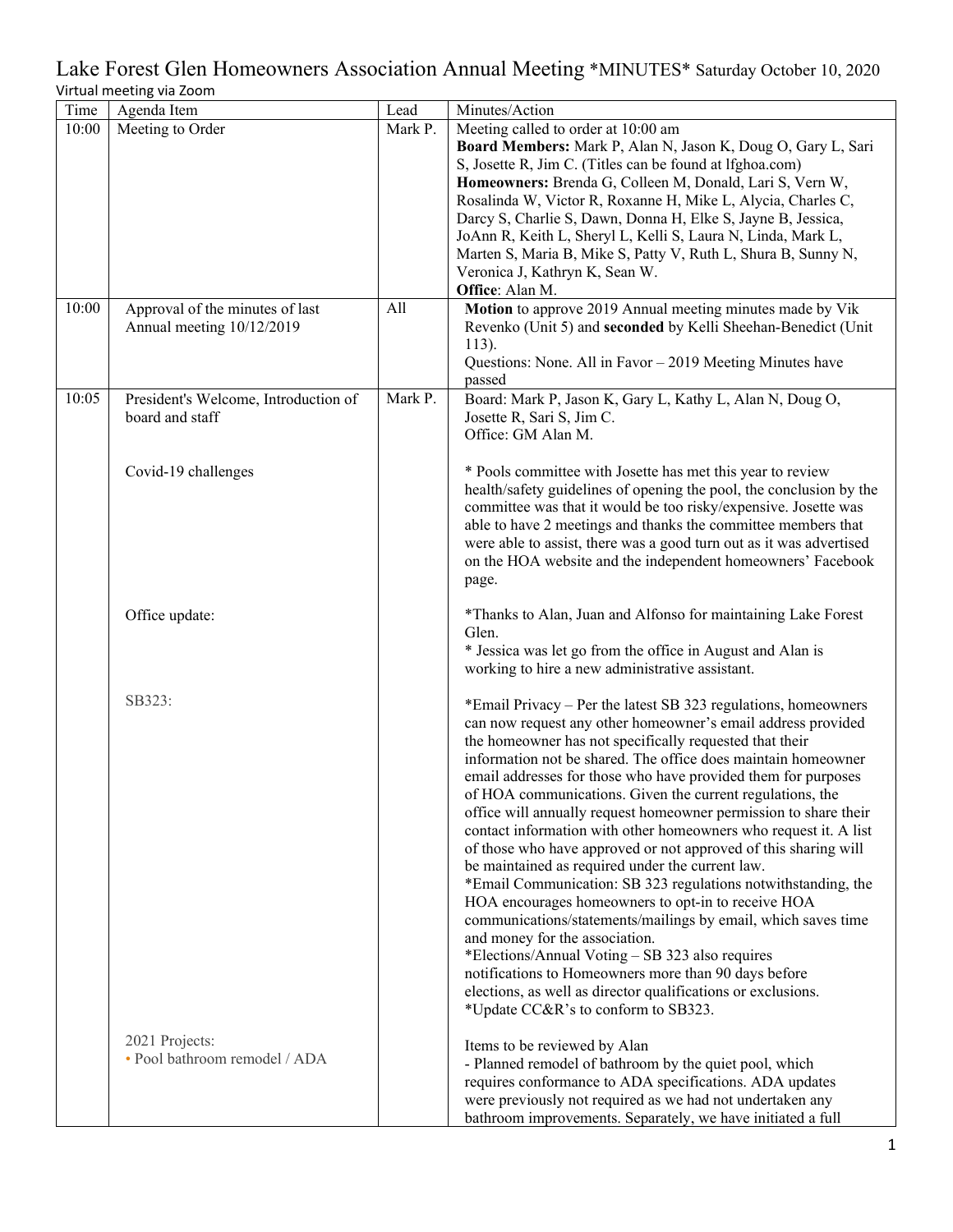|       |                                                                                                                                                         |             | ADA assessment of the association facilities, which will be<br>reviewed, and other improvements/updates prioritized as<br>needed.                                                                                                                                                                                                                                                                          |
|-------|---------------------------------------------------------------------------------------------------------------------------------------------------------|-------------|------------------------------------------------------------------------------------------------------------------------------------------------------------------------------------------------------------------------------------------------------------------------------------------------------------------------------------------------------------------------------------------------------------|
|       | • Year 1 of 4-year painting cycle                                                                                                                       |             | -2021 starting year 1 (takes about 4 years to finish the<br>complex) of regular 4-year painting cycle. Investigating new<br>longer-lasting paints that may allow us to extend the painting<br>cycle going forward.                                                                                                                                                                                         |
|       | • Lighting Improvements                                                                                                                                 |             | -Exterior Lighting: Initiating a review and assessment to<br>repair and replace broken or malfunctioning lighting.                                                                                                                                                                                                                                                                                         |
|       | • Landscaping                                                                                                                                           |             | Thanks to Jim C. and the Landscaping committee for excellent<br>work. There is a phased plan to continue planting and<br>improving the ends of cul-de-sacs. This year we installed a new<br>sign by the Bristlecone entrance, did re-planting, and cleaned<br>up for better access and safety.                                                                                                             |
|       |                                                                                                                                                         |             | Thanks to our Homeowners for keeping up with dues payments<br>with the economy right now. We don't have to reduce staffing<br>and are able to continue with investments. No foreclosures. We<br>are in excellent standing.                                                                                                                                                                                 |
|       | <b>Actions for 2021</b>                                                                                                                                 |             | *Josette w/Pool committee to review opening of pools in spring.<br>*Alan hiring administrative assistant<br>*Office to annually send Email opt-in/opt-out to homeowners<br>*Office to assist with Election/Voting notifications >90<br>days for 2021 annual meeting<br>*Board to discuss update of CC&R's regarding SB323                                                                                  |
| 10:25 | Financial Report:<br>Financial Philosophy                                                                                                               | Jason<br>Κ. | Our money is your money, we look to be prudent in terms of<br>spending/deploying. Alan and the team do an excellent job<br>managing and looking for ways to save dollars and cost<br>avoidance. Proactive, don't want to avoid maintenance that will<br>create future financial issues (regarding assessments). Prudent,<br>proactive and plan, Alan and board review forecast,<br>assumptions, and costs. |
|       | 2020 Forecast Summary<br><b>Operating Expense Management</b><br>Performance                                                                             |             | See Power Point for more detail -<br>http://lfghoa.com/index.php/board- meetings-minutes/                                                                                                                                                                                                                                                                                                                  |
|       | 2021 Budget & Forecast<br>Considerations<br>2021 Proposed Budget & Dues                                                                                 |             | NO dues increase in 2021 in recognition of Covid-19<br>pandemic and related financial hardship, staying flat at<br>\$370/month (\$1,039K total annual dues)                                                                                                                                                                                                                                                |
| 10:45 | General Manager's Report<br>-Action Items from 2019 Meeting:<br>1. Make slide presentation, agenda<br>& draft minutes available on the<br>website. Done | Alan M.     | ADA - Renovating bathroom and would need to do ADA<br>compliance, contracted with Sacramento company, they do<br>preparation, engineering, surveying, planning, and takes us<br>through step by step. Probably will not start until spring 2021.                                                                                                                                                           |
|       | 2. Inspect dumpsters further to<br>determine how they function and if<br>they will work for LFG. Done.                                                  |             | Items completed from the Reserve spending from 2020<br>- furniture, computers updated for the office<br>- asphalt crack fill to keep the integrity of the asphalt. Brick,                                                                                                                                                                                                                                  |
|       | May need to revisit topic further to<br>additional complaints during 2020<br>3. Contact Aztlan Security                                                 |             | concrete repairs, not a lot this year as contractor was busy.<br>- BMP (Best Management Practices) in budget in case we need<br>to open certification process again.                                                                                                                                                                                                                                       |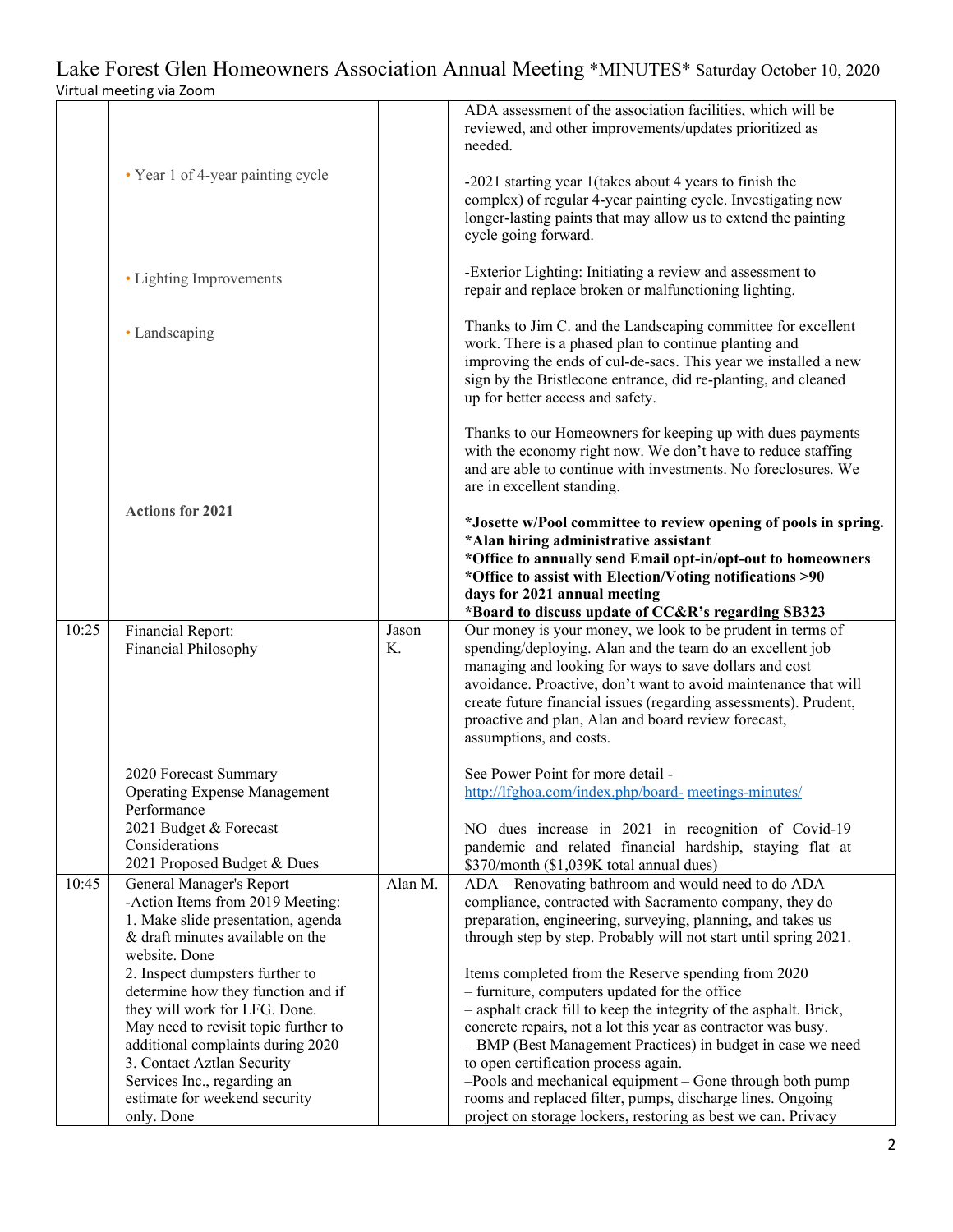|       | virtual meeting via zoom                              |         |                                                                                                                                        |
|-------|-------------------------------------------------------|---------|----------------------------------------------------------------------------------------------------------------------------------------|
|       | 4. Dryer vent cleaning - determine                    |         | fences being repaired.                                                                                                                 |
|       | if HOA will pay for complex                           |         |                                                                                                                                        |
|       | cleaning or assist homeowners in                      |         | 2021 Reserves Planning                                                                                                                 |
|       | scheduling having their ducts                         |         | -4-year painting project, working with contractor to get                                                                               |
|       | cleaned. Done. Board discussed                        |         | better more durable paint to extend time between paintings.                                                                            |
|       | and based on CC&Rs, each                              |         | -Repairing siding and trim when necessary, before painting,                                                                            |
|       | homeowner to be responsible.                          |         | some work done this year. Funding for Contractor to do shingle                                                                         |
|       | Suggested contractors posted.                         |         | and siding repair before painting (will contact again in the                                                                           |
|       |                                                       |         | Spring)                                                                                                                                |
|       | $\cdot$ ADA                                           |         | $-$ New truck                                                                                                                          |
|       | . Work around the Glen in 2020<br>• Siding & Painting |         | $-Lighting$ improvements – surveys a few weeks ago, about 20 of<br>50 fixtures were not working, researching LED fixtures. Working     |
|       | •Lighting                                             |         | with 2 companies and they suggested same fixture. Alan to put up                                                                       |
|       |                                                       |         | samples and have Board review.                                                                                                         |
|       |                                                       |         | -Budget planning for roofs, not sure when that work will                                                                               |
|       |                                                       |         | need to be done, good to have funds reserved for this.                                                                                 |
|       |                                                       |         |                                                                                                                                        |
|       | <b>Action Items for 2021</b>                          |         | *Office to make 2020 slide presentation, agenda, draft                                                                                 |
|       |                                                       |         | minutes available on Ifghoa.com                                                                                                        |
|       |                                                       |         | *Alan to work on ADA/bathroom renovation for Spring 2021                                                                               |
|       |                                                       |         | *Alan working on painting project/new paint/update painting                                                                            |
|       |                                                       |         | cycle. Necessary siding/trim maintenance prior to.                                                                                     |
|       |                                                       |         | *Alan working on Lighting improvement                                                                                                  |
|       |                                                       |         |                                                                                                                                        |
| 10:55 | Questions/Open Session                                | Mark P. | -Maria B. - How to contact office? Through email, phone,                                                                               |
|       |                                                       |         | leave message w/answering service.                                                                                                     |
|       |                                                       |         | -Maria B. - How to contact another homeowner? Ask office for                                                                           |
|       |                                                       |         | contact information.                                                                                                                   |
|       |                                                       |         | -Dawn - Placer County has TRPA requirements for light                                                                                  |
|       |                                                       |         | fixtures. Alan is looking into complying w/TRPA                                                                                        |
|       |                                                       |         | -Colleen - Backboard/wall to hit tennis balls for practice. Alan                                                                       |
|       |                                                       |         | putting on list to work on.<br>$-$ Jayne B. $-$ Can we clarify painting schedule? 6 Year painting                                      |
|       |                                                       |         | cycle that is done over 4 years, Alan looking into more durable                                                                        |
|       |                                                       |         | paint to extend time between painting. JoAnn R. asking how we                                                                          |
|       |                                                       |         | determined how often we paint? Alan has concluded is the best                                                                          |
|       |                                                       |         | over the years with the materials and paint that we have to                                                                            |
|       |                                                       |         | preserve the integrity of our buildings.                                                                                               |
|       |                                                       |         | $-$ Chuck (Charles C.) – Water bill? Change from Individual use                                                                        |
|       |                                                       |         | bill to Group rate bill. Mark P. responds - CA Water Boards were                                                                       |
|       |                                                       |         | forced to go to metering, the net result for Tahoe City is that there                                                                  |
|       |                                                       |         | is a fixed charge, fixed sewer charge, tier of water usage                                                                             |
|       |                                                       |         | (generally minimum tier of usage), Irrigation/Landscaping in                                                                           |
|       |                                                       |         | summer. Likely if meters are added to 234 units that would cost                                                                        |
|       |                                                       |         | TCPUD money and likely raise the individual bills. Chuck                                                                               |
|       |                                                       |         | responds that if TCPUD wants to do a rate increase "we" should                                                                         |
|       |                                                       |         | go to the meetings/protest. Darcy responds that we should                                                                              |
|       |                                                       |         | complain to TCPUD. Sunny N. responded about Other HOA                                                                                  |
|       |                                                       |         | usage and golf course that pay less and use more and says we are<br>subsidizing that cost. Mark P. responded that there were errors in |
|       |                                                       |         |                                                                                                                                        |
|       |                                                       |         |                                                                                                                                        |
|       |                                                       |         | the numbers reported and level to what we are paying. TCPUD                                                                            |
|       |                                                       |         | get tax input from other parts of Placer County for recreational                                                                       |
|       |                                                       |         | activities that they run. Mark encourages Homeowners to go to                                                                          |
|       |                                                       |         | TCPUD meeting, write to them to voice concerns.                                                                                        |
|       |                                                       |         | -Brenda Gill - Noticed there is a new chair of Architectural<br>committee and has not been to any meetings or notified of              |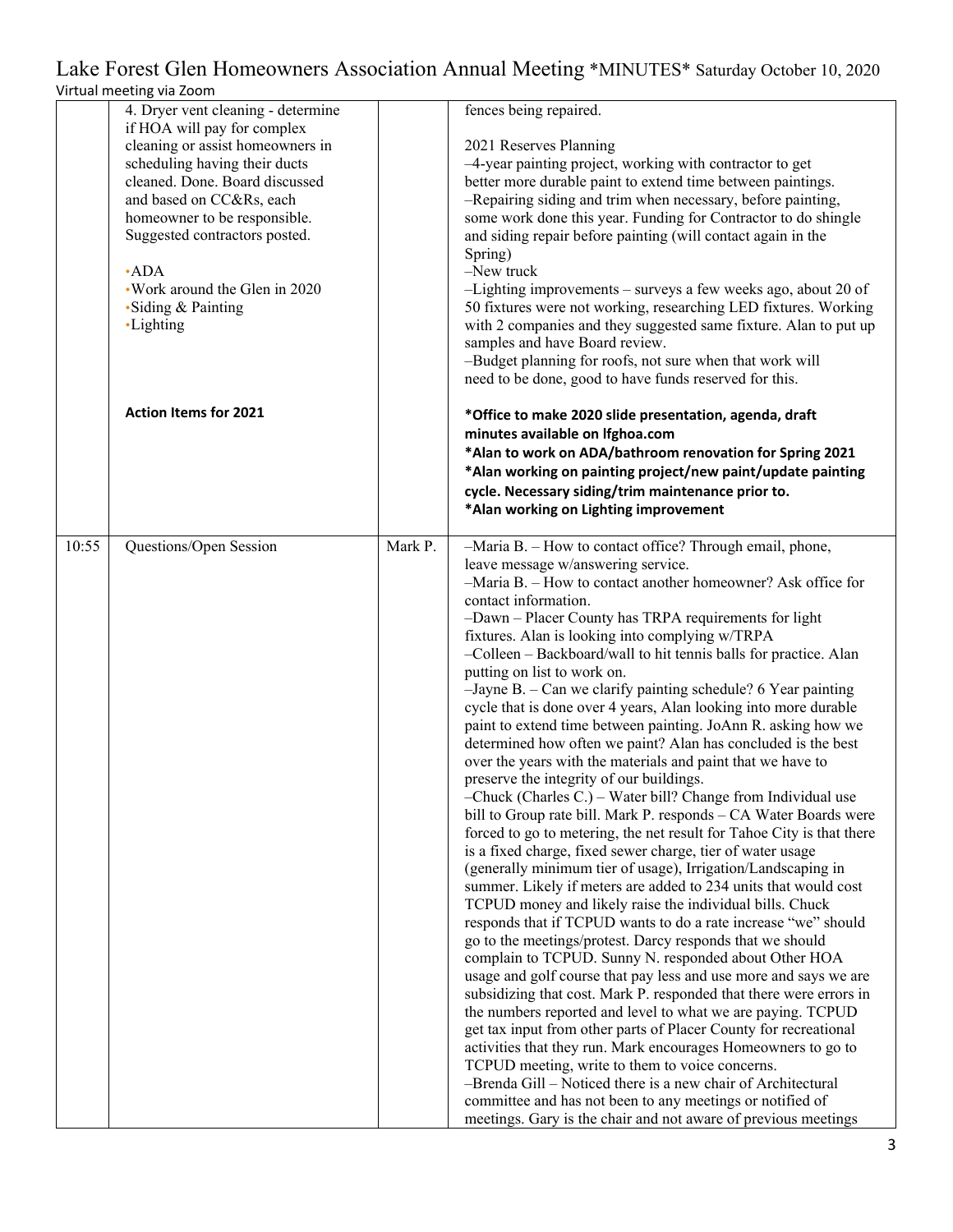|  | but once the committee gets a request he has sent to the           |
|--|--------------------------------------------------------------------|
|  | committee. Sunny N. responded they are part of landscaping         |
|  |                                                                    |
|  | committee and why have a committee if they are not meeting?        |
|  | Doug responded a committee meets when a request comes in that      |
|  |                                                                    |
|  | does not reflect what is in the architectural standards. Mark      |
|  | advised that going forward will advise Chairs to involve           |
|  | committee members and how to better meet.                          |
|  |                                                                    |
|  | $-JoAnn R. - Will full copy of budget be distributed to$           |
|  | homeowners? Mark advised it will be sent out at the end of the     |
|  | year as legally required (Mailing #5) and slides will be posted to |
|  |                                                                    |
|  | the website.                                                       |
|  | -Darcy/Charlie S. - Look into motion lights? Mark responded        |
|  | we have researched solar options, which unfortunately do not       |
|  |                                                                    |
|  | work well in Tahoe because of snow and dirt build-up.              |
|  | Looking into LED, less changing of bulbs and cost effective.       |
|  | Sari noted a lighting report that she gave to Alan for review on   |
|  |                                                                    |
|  | what would work best for the HOA.                                  |
|  | $-JoAnn R.$ - Can homeowners get email with board meeting          |
|  | date/time/agenda/zoom link in a timely manner. Mark responded      |
|  |                                                                    |
|  | that we will be posting on the website and if Homeowners opt-in    |
|  | for emails we can send email notices                               |
|  | -Dawn - Will additional dumpsters for cardboard be added?          |
|  |                                                                    |
|  | Mark advised after review we have best dumpsters; new chains       |
|  | have been added and they are being locked tighter at night. Sari,  |
|  | Jessica, Helen to work on signage for better human use. Asking     |
|  |                                                                    |
|  | people to breakdown boxes. Alan looking into cardboard             |
|  | dumpsters. Considered centralized dumpster options, but that       |
|  | was not popular with homeowners.                                   |
|  |                                                                    |
|  | -Maria B. - Suggestion to put committee email email addresses      |
|  | on website vs. only the office email. Mark advised we can look     |
|  | into it but we do not want to publish emails on website due to     |
|  |                                                                    |
|  | potential for spam. Having one central email, we can set up the    |
|  | communication with homeowners and Committee Chairs.                |
|  | -Maria B. - Consider adding fence around playground? Concern       |
|  |                                                                    |
|  | with garbage (dog poop, condoms, needles) left in the area.        |
|  | Mark responded we will investigate that.                           |
|  | $-Maria B. - Is there going to be a Home owner directory? It is$   |
|  |                                                                    |
|  | up to each individual homeowner if they want to share their        |
|  | contact information and the only way to do this at this time is to |
|  | come through the office. Concerned about privacy of                |
|  |                                                                    |
|  | homeowners. Need to consider SB 323 regulations.                   |
|  | $-Maria B. - Would have liked notice that Jessica was no longer$   |
|  | in office. Mark responded that "no notice" was decided as we did   |
|  | not want people choosing not to email because it was just Alan,    |
|  |                                                                    |
|  | wanted office to run as normal.                                    |
|  | $-Mike S. - pools/hot tub - are we thinking about plans for$       |
|  | eventual reopening? Mark noted that 93% of pools were not          |
|  |                                                                    |
|  | opened in CA. We looked at scheduling specific times to visit      |
|  | the pool but did not seem practical. Should CA regulations         |
|  | change, we can work with that. Jason responded to have pool        |
|  |                                                                    |
|  | committee design options to re-open. Alan N whatever we do         |
|  | should be data driven.                                             |
|  | -Sunny N. - Concerned about short-term rentals and impact,         |
|  |                                                                    |
|  | some HOA's limit these by saying minimum of 7 days (some           |
|  | min of 30 Days), can we look into adjusting the CC&R's? Mark       |
|  | responded that changes are on the ballots for state laws. Also,    |
|  |                                                                    |
|  | some homeowners may not be able to own without that income.        |